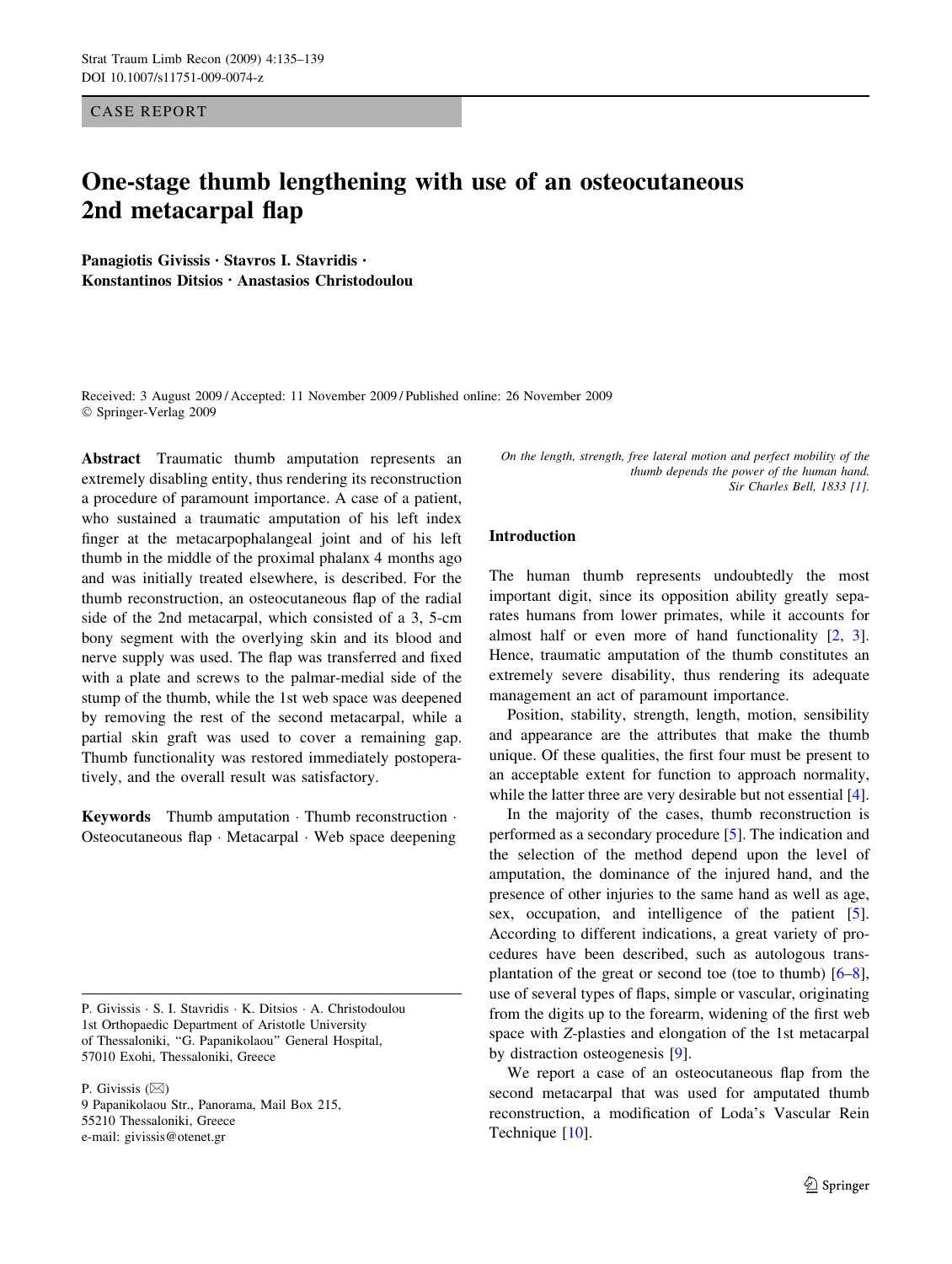#### Case report

A 56-year-old manual worker had sustained a traumatic amputation of the left index finger at the level of the metacarpophalangeal joint, and of the left thumb in the middle of the proximal phalanx, with additional injury of the distal phalanx of the left ring finger, during a work accident with a ribbon saw 4 months ago. Immediately post injury, the patient was admitted to a regional hospital, where the hand was cleaned up and stump closure was performed. Upon his reference to us, surgical wound healing was satisfactory, and there were no signs of further lesions such as infection or neuroma formation in his hand (Fig. 1a, b).

Based on the concept of restoring thumb sensibility [[11\]](#page-4-0) and the fact that the useless second metacarpal stump should be removed in order to deepen the 1st web space, we modified Loda's Vascular Rein Technique [[10\]](#page-4-0), utilizing an osteocutaneous 2nd metacarpal flap for thumb reconstruction.



Fig. 1 Preoperative clinical (a) and radiological picture of the amputated hand

Detailed preoperative planning and drawing of the flap (Fig. [2a](#page-2-0)), were followed by a dorsal approach and thorough tissue preparation. A longitudinal osteotomy of the 2nd metacarpal starting at its distal end was performed with a saw blade. An osseous fragment of the radial side of the 2nd metacarpal with a length of ca 3.5 cm was prepared in that way.

Apart from the metacarpal bony fragment, the osteocutaneous flap also contained the overlying skin which is perfused by a branch of the radial artery and innervated by a branch of the superficial radial nerve (Fig. [2b](#page-2-0), c).

The remaining second metacarpal was removed at a level just distal to the 2nd carpometacarpal joint. The flap was transferred to the palmar-medial side of the thumb stump that had been adequately prepared before, through an extension of the skin incision (Fig. [2d](#page-2-0)). An osteosynthesis by using a special plate and screws (Profyle Small Bone Plating System, Stryker®, MI, USA) was performed (Fig. [2e](#page-2-0)).

Having already removed the remaining 2nd metacarpal, first web space deepening was completed by extending the palmar skin incision and developing a flap that was transferred on the dorsal skin defect of the first web space (Fig. [3a](#page-3-0)). In order to cover a small remaining gap in the palmar side of the first web space, a free partial skin graft that had been harvested from the palmar surface of the forearm was applied (Fig. [3](#page-3-0)b).

Antibiotics were administered for 3 days following surgery, and the sutures were removed after 2 weeks. The patient's postoperative course was generally uneventful both in terms of wound healing and survival of the flap and the graft.

Immediately postoperatively, a restoration of the hand's grip function was achieved. The thumb demonstrated a satisfactory mobility due to retention of the muscle's insertions at the base of the 1st phalanx, while sensation was also preserved (Fig. [3](#page-3-0)c). At the last follow-up examination 14 months postoperatively, the patient scored 16 points in the DASH score and 8 points in the Kapandji score (Fig. [4a](#page-4-0), b). He reported complaints due to the screws throughout gripping of objects.

### **Discussion**

Traumatic thumb amputation constitutes a devastating injury with dramatic consequences in patient's everyday life, since it is generally accepted that the thumb represents more than 40% of hand function [[3\]](#page-4-0).

A variety of surgical techniques for thumb reconstruction have been described in the literature, according to various indications, among which the level of amputation is the most important. In cases similar to our case, where the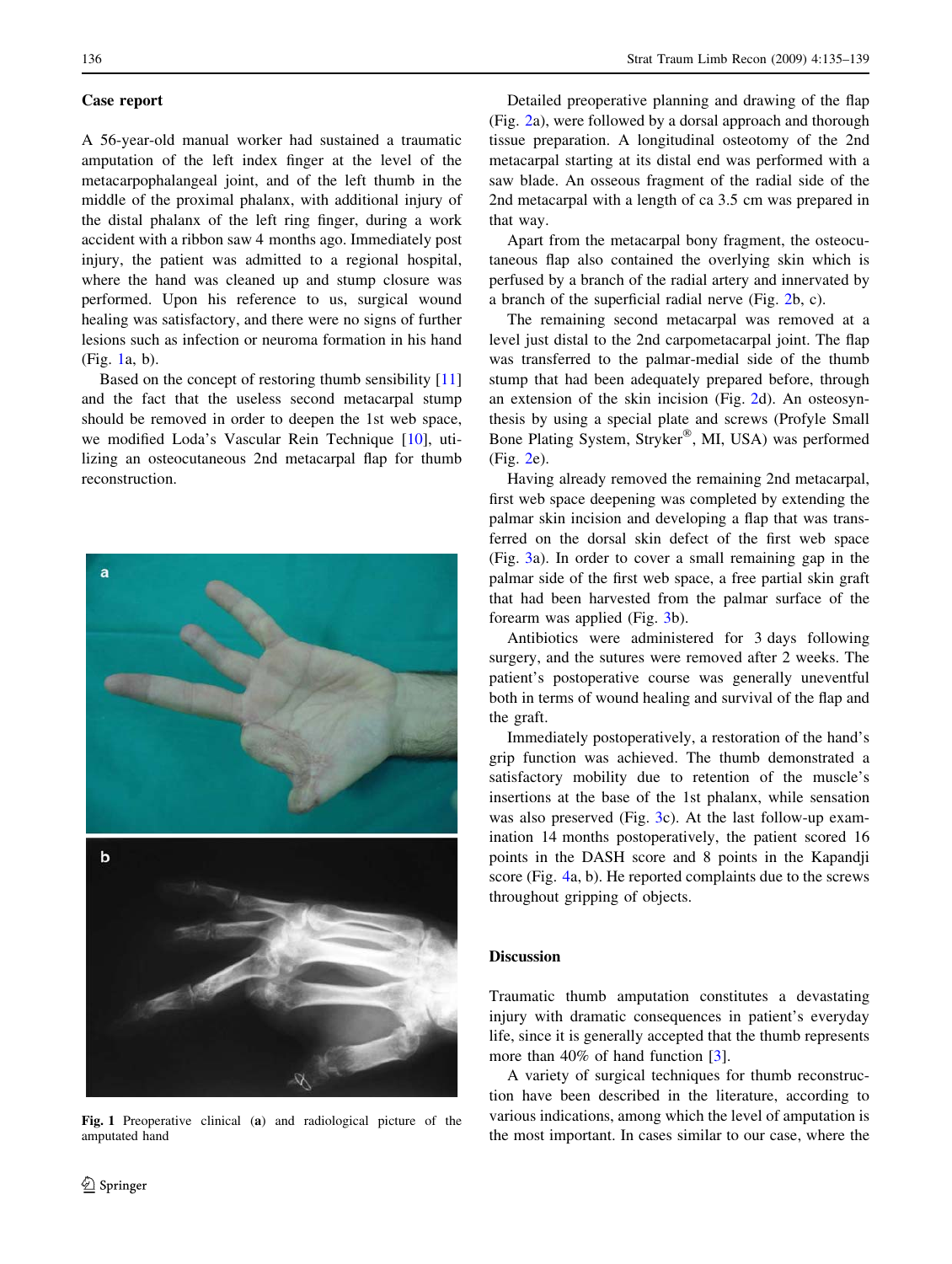<span id="page-2-0"></span>

Fig. 2 After detailed flap-drawing (a) the 2nd metacarpal osteocutaneous flap (b, c) and thumb stump (d) were prepared followed by transfer and osteosynthesis (e)

amputation level is at the proximal half of the middle third, an elongation of the ray of the thumb is necessary. Alternative options are the application of distraction osteogenesis, autologous toe transplantation by use of microsurgical techniques and the use of parts originating from other injured digits for pollicisation (spare part technique) [[12\]](#page-4-0).

While metacarpal lengthening via distraction osteogenesis can achieve a mean elongation of 3.5 cm, it bears the significant drawback that the full treatment lasts several months with continuous application of the external fixator [[9\]](#page-4-0).

Another valuable option for amputated thumb reconstruction is the autologous transplantation of the great or the second toe, which is a demanding and time consuming procedure. Moreover, this method bears the disadvantage of significant donor site morbidity, especially when the great toe has been used, while several weeks are required until neothumb sensation and mobility are restored [\[2](#page-4-0), [4](#page-4-0)].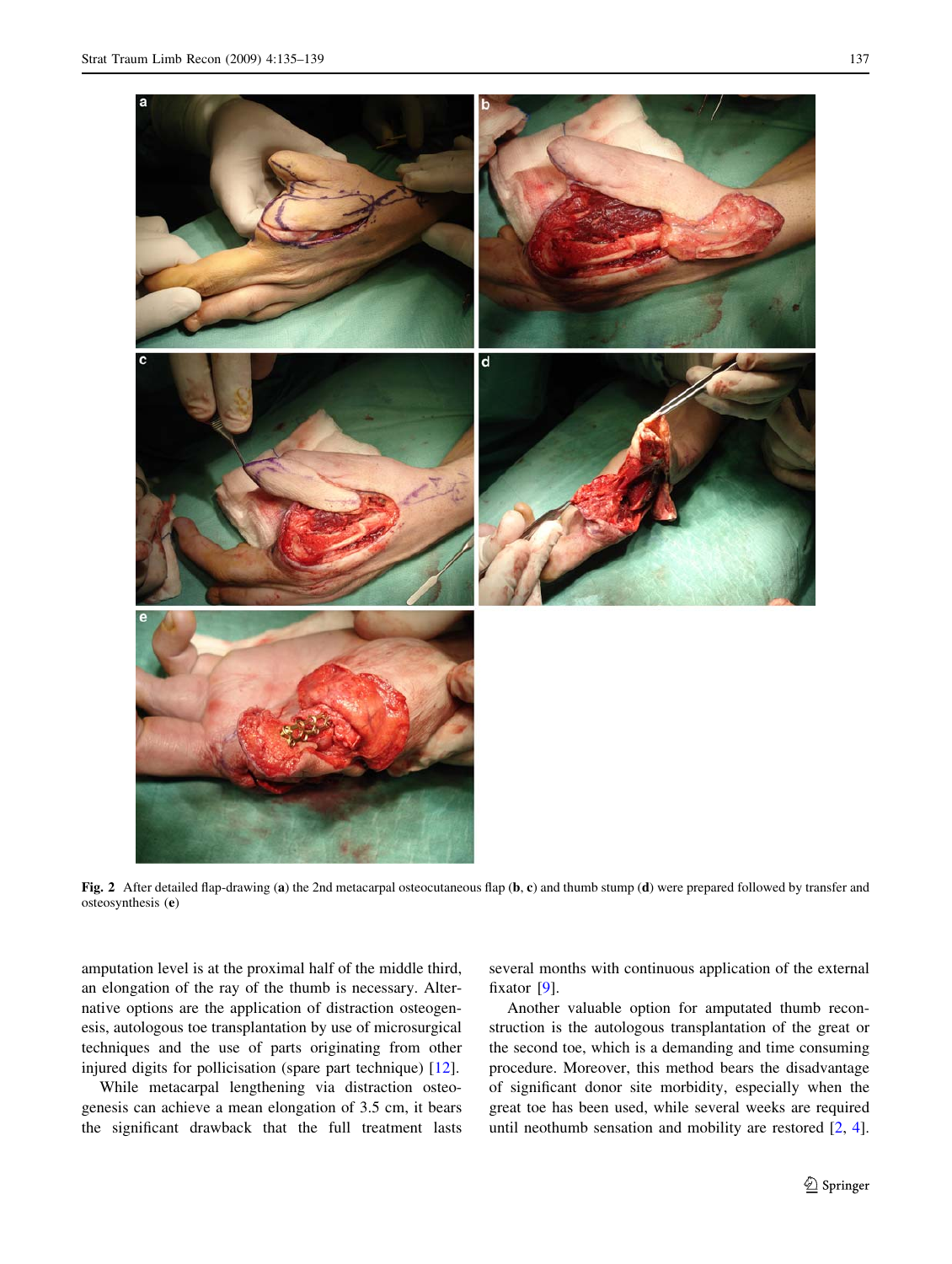<span id="page-3-0"></span>

Fig. 3 After deepening of the first web space, a palmar flap (a) and a free partial skin graft (b) were used to cover the remaining gap. The hand's grip function was immediately restored postoperatively (c)

Since the first description in 1950 by Otto Hilgenfeldt of thumb reconstruction by great toe transplantation [\[13](#page-4-0)], many refinements and modifications of the autologous transplantation method have been evolved, in an effort to successfully address the issues related to this procedure [\[14](#page-4-0)].

In a case that even a small part of the first phalanx is preserved, a modified wrap-around flap [[8,](#page-4-0) [14,](#page-4-0) [15\]](#page-4-0) or a twisted two toe flap as described by Fouchet [[6,](#page-4-0) [14\]](#page-4-0) would have been the treatment of choice. Both methods reduce donor site morbidity by preserving toe osseous structures, while both cosmetic and functional results were reported to be superior for toe transfer compared to pollicisation, when used for thumb reconstruction [\[16](#page-4-0)].

Although we agree that the modified wrap-around flap or the twisted two toe flap would have been the treatment of choice, we felt that in our case the use of an osteocutaneous vascularised flap harvested from the remaining 2nd metacarpal was justified, as the presence of the 2nd metacarpal stump posed a significant obstacle to hand function and simultaneously was an ideal donor site. Moreover, the removal of the remaining 2nd metacarpal allowed the more effective deepening of the first web space. The stable osteosynthesis performed, combined with the preserved perfusion and innervation of the neothumb, allowed the immediate postoperative restoration of its mobility and sensation. In this aspect, significant was the contribution of the retention of the proximal part of the first phalanx, as the insertion point of abductor pollicis brevis, adductor pollicis and flexor pollicis brevis muscles. The function of opponens pollicis muscle was unaffected, since this muscle inserts into the distal part of the first metacarpal.

Further advantages of this technique are the relative short surgical time and the absence of donor site morbidity, while in case of failure alternative options remain open.

As a conclusion, it seems that under proper indications, the creation of a neothumb by use of an osteocutaneous, vascularised, 2nd metacarpal flap poses a valuable alternative option with significant advantages in the treatment